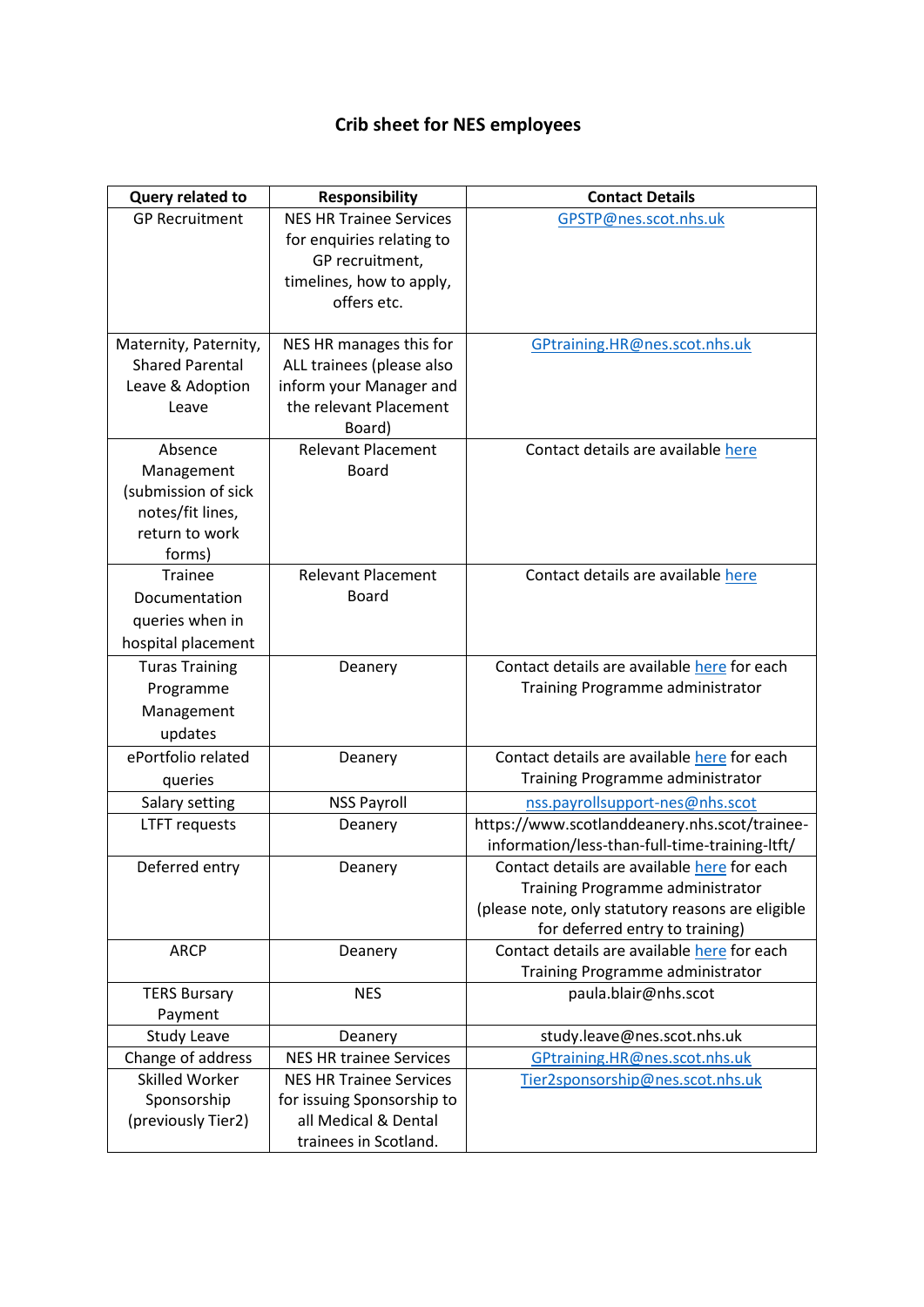| Complaints relating        | <b>NES</b>                                        | paula.blair@nhs.scot                           |
|----------------------------|---------------------------------------------------|------------------------------------------------|
| to GP trainees in          |                                                   |                                                |
| practice                   |                                                   |                                                |
|                            | <b>Placement Board</b>                            | https://hub.nes.digital/contact-us/ - for the  |
| <b>Complaints relating</b> |                                                   | correct placement board contact                |
| to Hospital                |                                                   |                                                |
| Placement                  |                                                   |                                                |
| Mortgage letters           | <b>Relevant Placement</b>                         | Contact details are available here             |
|                            | <b>Board</b>                                      |                                                |
|                            | (NES can confirm correct                          |                                                |
| <b>PVG</b>                 | salary details)<br><b>NES HR Trainee Services</b> | pvg.hr@nes.scot.nhs.uk                         |
|                            | provides this service to all                      |                                                |
|                            | Medical & Dental                                  |                                                |
|                            | trainees in Scotland.                             |                                                |
|                            |                                                   |                                                |
| P60 & P45                  |                                                   | Finance Service Desk - Jira Service Management |
|                            |                                                   | (atlassian.net)                                |
| <b>Tax Codes</b>           |                                                   | Finance Service Desk - Jira Service Management |
|                            |                                                   | (atlassian.net)                                |
| Pension                    |                                                   | Finance Service Desk - Jira Service Management |
|                            |                                                   | (atlassian.net)                                |
| Copy Payslip               |                                                   | Finance Service Desk - Jira Service Management |
| Requests                   |                                                   | (atlassian.net)                                |
| <b>Expenses for GP</b>     |                                                   | Finance Service Desk - Jira Service Management |
| trainees in practice       |                                                   | (atlassian.net)                                |
| Expenses for GP            |                                                   | Trainees should submit expenses to placement   |
| trainees in Hospital       |                                                   | board. Once approved, placement board          |
|                            |                                                   | contact should sent to finance via the Portal  |
|                            |                                                   | like above.                                    |
| <b>Update Bank Details</b> |                                                   | Finance Service Desk - Jira Service Management |
|                            |                                                   | (atlassian.net)                                |
| <b>Turas Applications</b>  |                                                   | Via green 'helpdesk' button on each Turas      |
| access issues e.g.         |                                                   | application                                    |
| People, Training           |                                                   |                                                |
| Management, Learn,         |                                                   |                                                |
| etc                        |                                                   |                                                |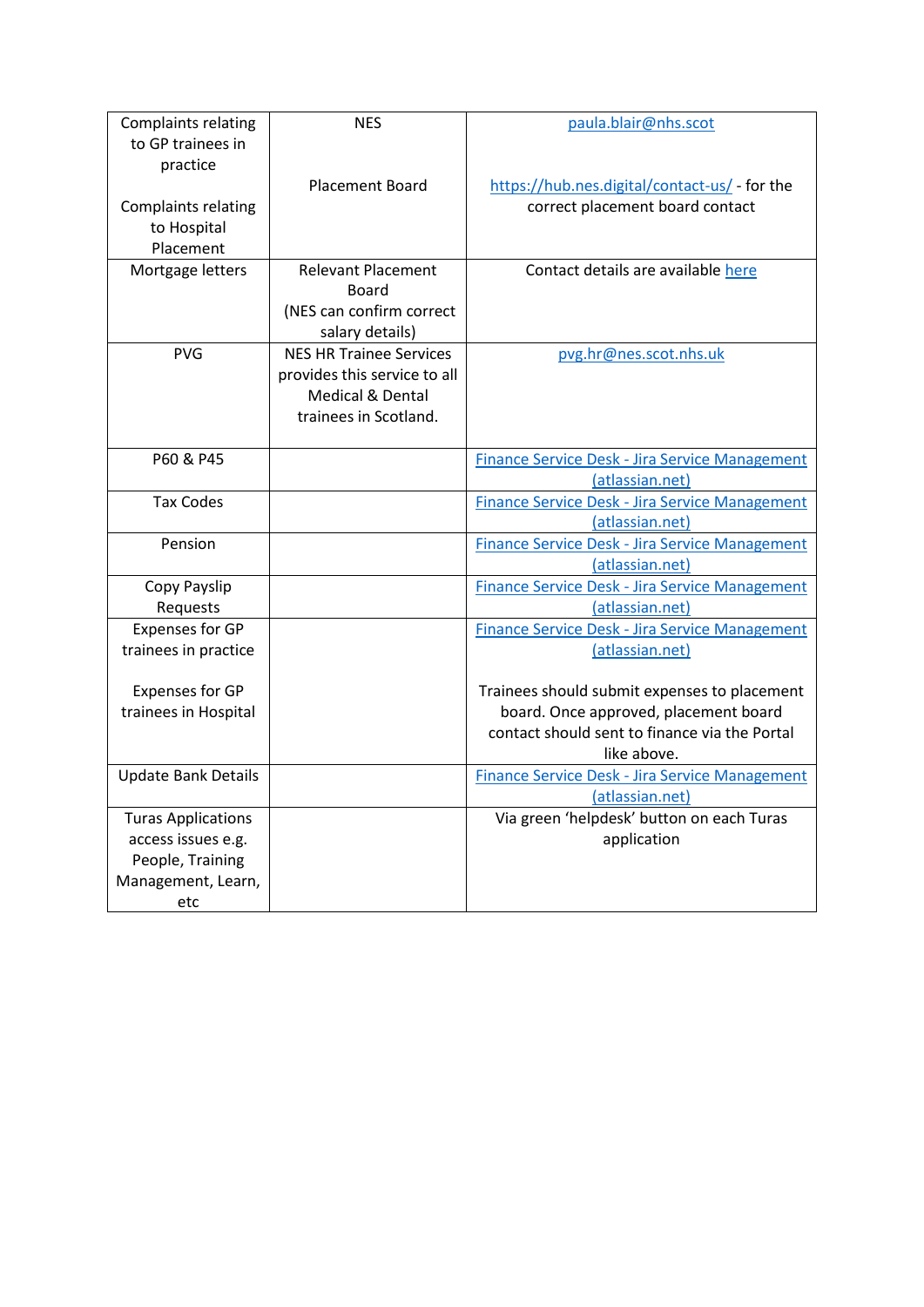## **Absence notification and documentation contacts for trainees in Hospital placements**

- **NHS Tayside**: [medicalstaffing.tayside@nhs.scot](mailto:medicalstaffing.tayside@nhs.scot)
- **NHS Orkney**: [ork.hr@nhs.scot](mailto:ork.hr@nhs.scot)

• **NHS Lanarkshire**: Trainee should liaise with their current Supervisor and any fit notes should be sent to HR, [gillian.swinburne@lanarkshire.scot.nhs.uk](mailto:gillian.swinburne@lanarkshire.scot.nhs.uk)

- **NHS GG&C**: [craig.travers@ggc.scot.nhs.uk](mailto:craig.travers@ggc.scot.nhs.uk)
- **NHS Grampian**: [agnieszka.stephen@nhs.scot](mailto:agnieszka.stephen@nhs.scot) & [heather.malcolm@nhs.scot](mailto:heather.malcolm@nhs.scot)
- **NHS Ayrshire & Arran:** [Medicalstaffing@aapct.scot.nhs.uk](mailto:Medicalstaffing@aapct.scot.nhs.uk)
- **NHS Borders**: [medical.staffing@borders.scot.nhs.uk](mailto:medical.staffing@borders.scot.nhs.uk)

• **NHS Dumfries & Galloway**: Acute and Diagnostics Directorate - [dg.ad](mailto:dg.ad-adminteam@nhs.scot)[adminteam@nhs.scot](mailto:dg.ad-adminteam@nhs.scot) ; Women, Children and Sexual Health Direcorate - [dg.wcsh-support](mailto:dg.wcsh-support-team@nhs.scot)[team@nhs.scot](mailto:dg.wcsh-support-team@nhs.scot) ; Mental Health Directorate - [nicola.rae2@nhs.scot](mailto:nicola.rae2@nhs.scot) 

- **NHS Fife**: [fife.medicalhr@nhs.scot](mailto:fife.medicalhr@nhs.scot)
- **NHS Highland**: [sara.palmer4@nhs.scot](mailto:sara.palmer4@nhs.scot) ; [laura.mcphee2@nhs.scot](mailto:laura.mcphee2@nhs.scot)

• **NHS Lothian**: report into a Supervising Consultant, Service Manager, Secretary, Directorate Assistant within the relevant department.

- **NHS Shetland**: [shet.hradmin@nhs.scot](mailto:shet.hradmin@nhs.scot)
- **NHS Western Isles**: [michelle.morrison7@nhs.scot](mailto:michelle.morrison7@nhs.scot)
- **NHS Forth Valley**: Sickness absence is dealt with at unit level.

Main contacts, as follows Surgical - Joanna Weston*:* [Joanna.weston@nhs.scot](mailto:Joanna.weston@nhs.scot)  Medicine - Julie Innes: [Fv.doctorsintraining@nhs.scot](mailto:Fv.doctorsintraining@nhs.scot)  Anaesthetics - Julie Carter: [Fv.anaesthetics@nhs.scot](mailto:Fv.anaesthetics@nhs.scot)  Psychiatry - Ross Cheape: Fv.psycdoctorscsd@nhs.scot W&C - Rachael Angus-Felton: Rachael.angusfelton@nhs.scot